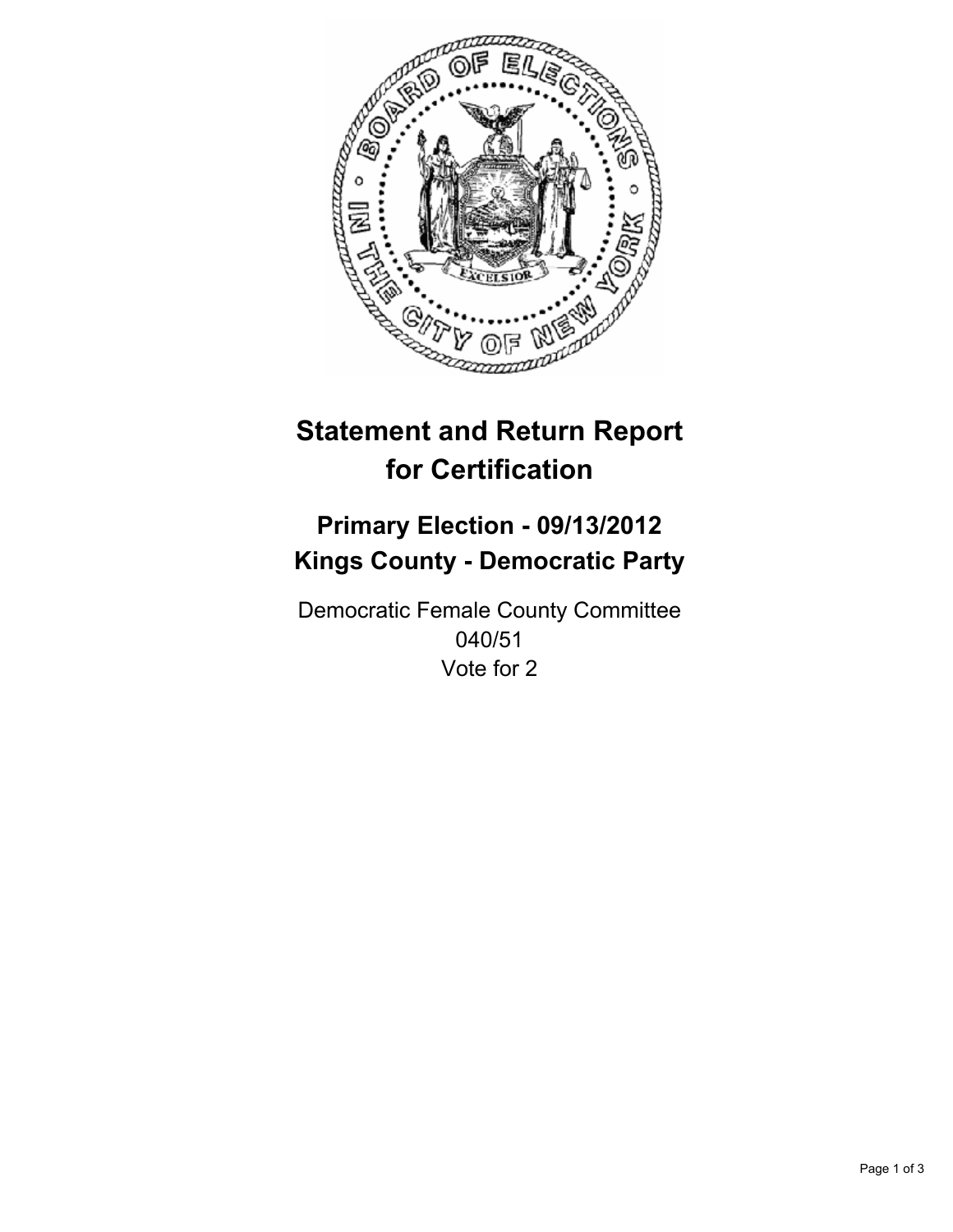

### **Assembly District 51**

| <b>PUBLIC COUNTER</b>                                    | 42 |
|----------------------------------------------------------|----|
| <b>EMERGENCY</b>                                         | 0  |
| ABSENTEE/MILITARY                                        | 1  |
| <b>FEDERAL</b>                                           | 0  |
| <b>SPECIAL PRESIDENTIAL</b>                              | 0  |
| <b>AFFIDAVIT</b>                                         | 0  |
| <b>Total Ballots</b>                                     | 43 |
| Less - Inapplicable Federal/Special Presidential Ballots | 0  |
| <b>Total Applicable Ballots</b>                          | 43 |
| <b>GLADYS NEGRON</b>                                     | 20 |
| <b>CARISSA NEGRON</b>                                    | 14 |
| <b>KATHERINE LIVO</b>                                    | 20 |
| UNATTRIBUTABLE WRITE-IN (WRITE-IN)                       | 1  |
| <b>Total Votes</b>                                       | 55 |
| Unrecorded                                               | 31 |